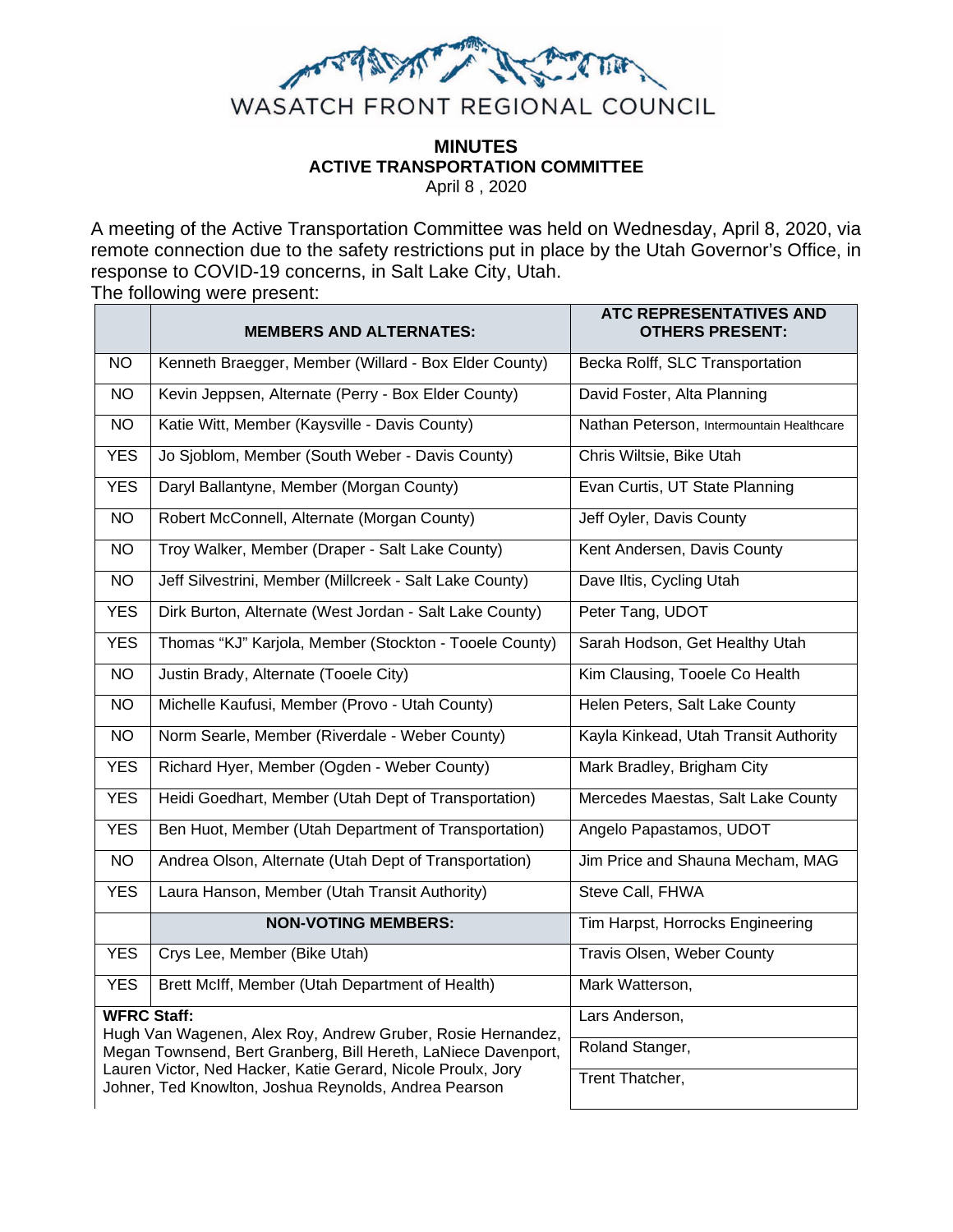# **1. Introductions and Consent Agenda [00:00:04]**

Mayor Jo Sjoblom, Chair, called the meeting to order at 9:47 a.m. and welcomed committee members and guests. Introductions were made via roll call.

# **1a. ACTION: Approval of Minutes [00:04:40]:**

Mayor Sjoblom entertained a motion to approve the minutes of the Active Transportation Committee meeting held on March 11, 2020. A motion was made by Councilmember Richard Hyer, and seconded by Mayor Dirk Burton, that the minutes be approved without changes. Motion carried unanimously.

## **2. Chair Report [00:05:40]:**

## **2a. COVID-19 and Active Transportation**

Mayor Sjoblom opened the meeting up for discussion and comments regarding the impact that the COVID-19 restrictions have had on active transportation in our communities. The Mayor suggested that the group consider the ways to best help and support our region as we work through the issues over time. Suggestions made to the chat feature during the meeting are included below. **[00:15:48]** Heidi Goedhart, UDOT, presented some informational slides that provided an update on Strava.

## **3. Public Comment [00:28:25]:**

Dave Iltis, Cycling Utah, confirmed that Bike Month will still be celebrated in May, and if there are events that you know of in your communities, he would be glad to post them on Cycling Utah's calendar. The League of American Bicyclists hope to have the opportunity for more events in September. Mr. Iltis also mentioned that the current issue of *Cycling Utah* will be posted on their website and available in local bike shops. [**00:57:11]** Heidi Goedhart, UDOT, stated that given the circumstances this year, UDOT will not be printing Bike Month posters for statewide distribution, as they have in the past, but will have a digital option available. [**00:29:50]** Hugh Van Wagenen, WFRC, read an email that was received prior to today's meeting: *My name is Wendelin Knobloch and my family and I live in Magna. I won't be able to participate in the meeting today, however, I am very interested in active transportation. Would you or Hugh be able to bring up in the meeting to work with Magna Township, Salt Lake County, West Jordan etc. to bring about the construction of the western portion of the Bonneville Shoreline Trail with a connection to Tooele County? Especially the northwestern portion of the Salt Lake Valley, with Magna at its center, would benefit from trail connectivity and currently has very little trail infrastructure. I believe there is a lot of interest in Tooele County in a trail connection to the Salt Lake Valley as well. Thank you very much, Wendelin Knobloch.* Mr. Van Wagenen stated that this project is included in the current Regional Transportation Plan.

**4. Regional Transportation Plan Amendments - Active Transportation [00:31:54]** Jory Johner, WFRC, discussed the modifications to the Regional Transportation Plan amendment process that are applicable to the Active Transportation Program, that were recently approved by the WFRC Regional Council.

# **5. Legislative Recap [00:42:15]**

LaNiece Davenport, WFRC, shared some of the key issues that came out of the 2020 Legislative Session, that are relevant to the Wasatch Front Region. More information can be found at https://wfrc.org/billtracker/

**6. Transportation and Land Use Connection (TLC) Program Awards - 2020 Recipients [00:50:15]**

Megan Townsend, WFRC, provided a status update on the Transportation and Land Use Connection Program and introduced the 17 newly funded projects that will be a part of the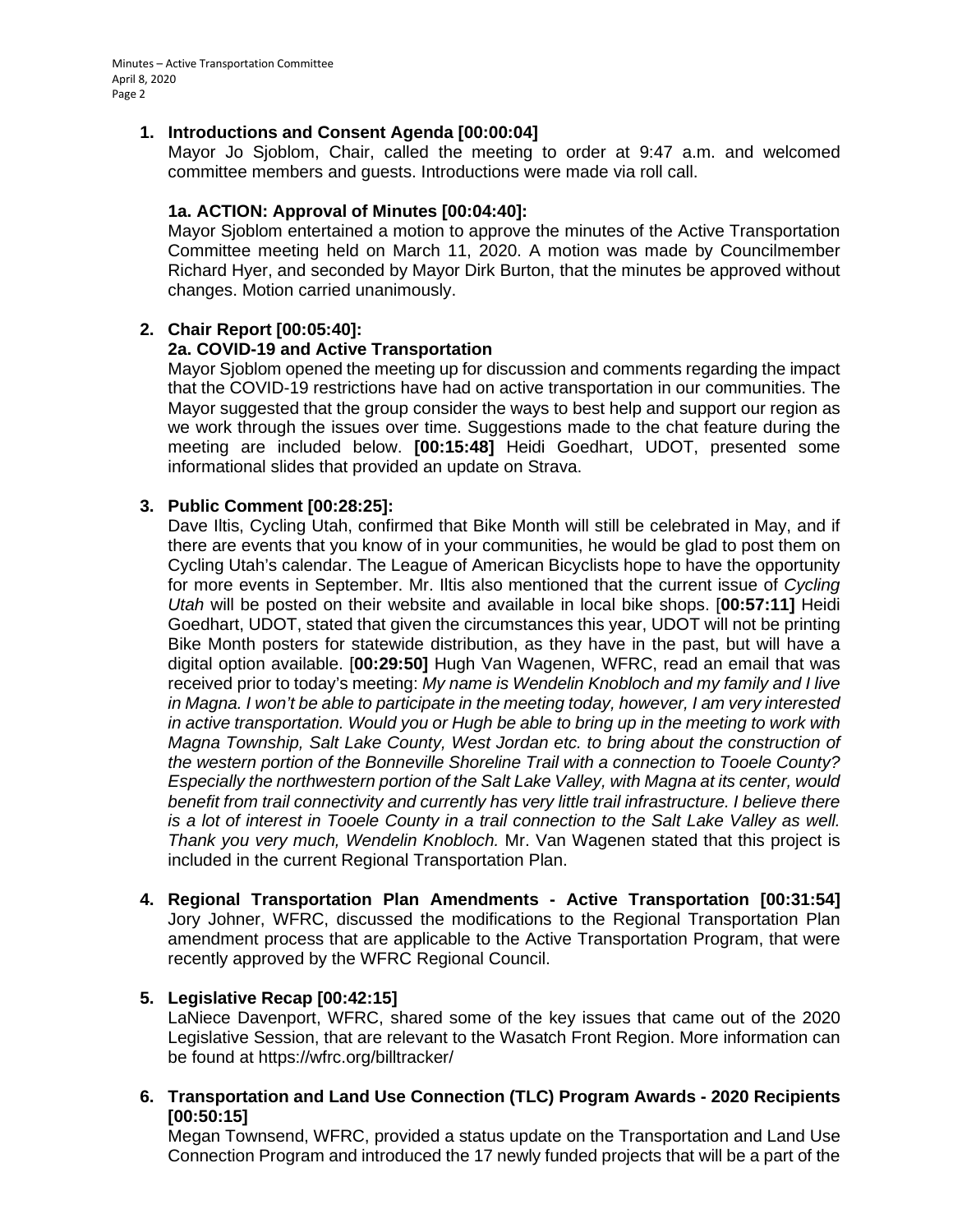TLC program for the coming year. A list of the awarded projects can be found at https://wfrc.org/programs/transportation-land-use-connection/awarded-projects/

Mayor Sjoblom's audio began malfunctioning so she asked Mr. Van Wagenen to proceed with the leading the meeting.

## **7. Golden Spoke West Haven Segment [00:54:11]**

Hugh Van Wagenen, WFRC, suggested that, in the interest of time, this Item be discussed at a later date.

#### **8. Agency/City/County Program Updates [00:54:48]**

**[00:55:22]** Jeff Oyler, Davis County, stated that a favorable record of decision has been received, for the Bonneville Shoreline Trail, a NEPA project coordinated by the County and the US Forest Service.

#### **9. Other Business [00:56:40]**

Mr. Van Wagenen reminded the group that the next ATC meeting is scheduled for June 10, 2020.

#### **10. Adjournment [00:58:24]**

Mr. Van Wagenen asked for a motion to adjourn the meeting**.** Heidi Goedhart, UDOT, made a motion to adjourn, and Councilmember Richard Hyer seconded. The affirmative vote was unanimous. The meeting ended at 10:46am.

*A recording of this meeting, as well as meeting materials, may be found on the WFRC website at www.wfrc.org*

00:03:21.202,00:03:24.202 Jory Johner: nathan petersen is on Dirk Burton: With traffic reduced, video but muted

00:07:13.286,00:07:16.286 Kim Clausing: May I comment ?

00:07:54.604,00:07:57.604 Dave Iltis: I'd like to comment

00:08:43.489,00:08:46.489 Matthew Karjola: In Stockton I've seen a lot more families out walking together while still maintaining social distancing from people in other households.

00:10:19.538,00:10:22.538 Kim Clausing: Loving the Clean Air

00:10:29.138,00:10:32.138 Becka SLC: We are seeing many people walking in the street to maintain social distance. SLC is working on some open-street or lane repurposing to provide more space for people.

00:11:39.292,00:11:42.292 it is more difficult for me to pas a line of automobiles during rush hour. However, I am enjoying riding on empty streets!

00:11:49.889,00:11:52.889 Matthew Karjola: I just realized that I'm on here under my son's profile. This is Stockton Mayor Thomas Karjola.

00:13:03.903,00:13:06.903 Becka SLC: Very nice point, Hugh! 00:13:11.110,00:13:14.110 Kim Clausing: Maybe a promotion of allowing the At Risk Population times on Pathways and Trails in Communities?

00:13:27.338,00:13:30.338 Andrew Gruber: UDOT reports that traffic volumes are down by about 1/3. Truck volumes have not declined, as supply chains continue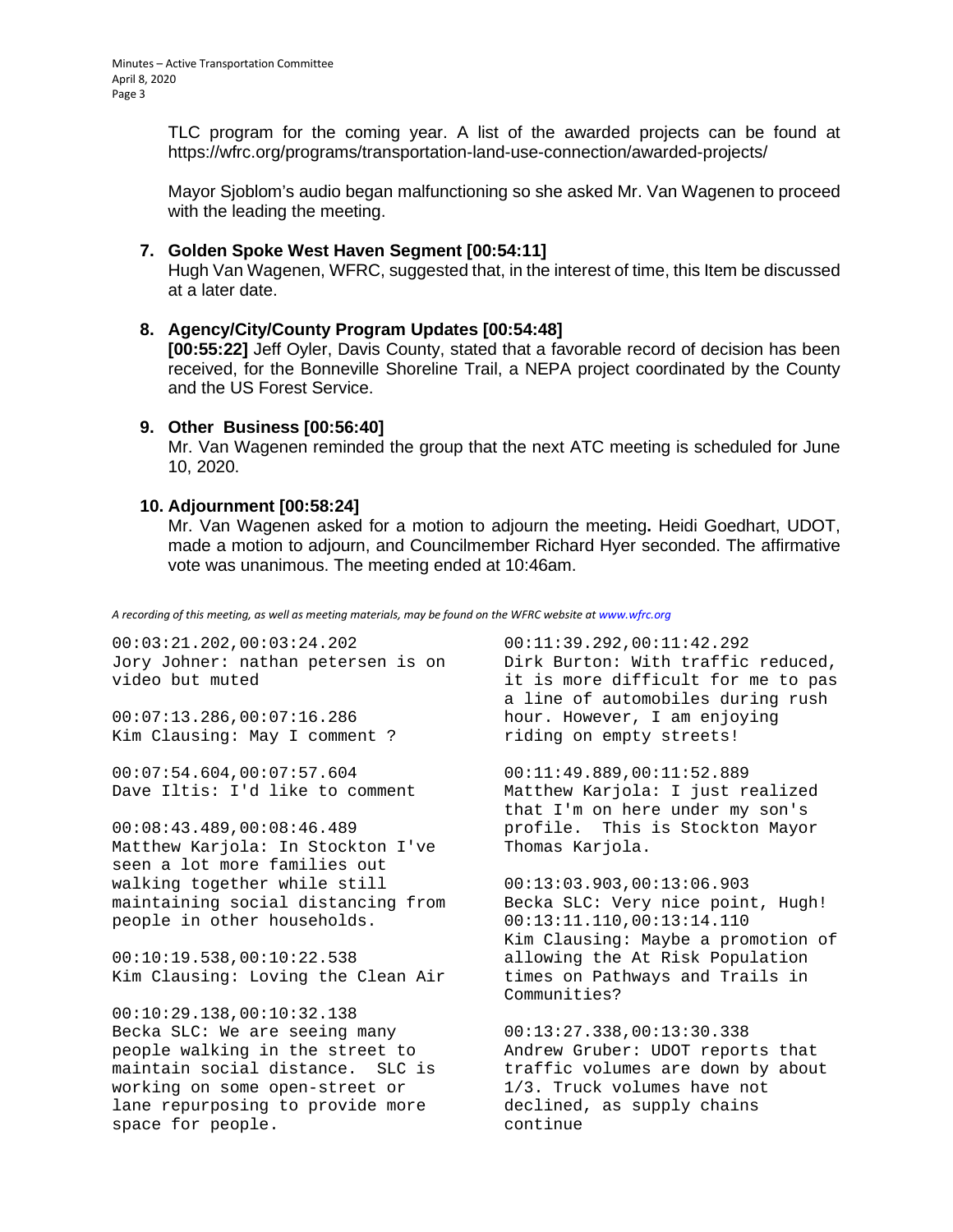Minutes – Active Transportation Committee April 8, 2020 Page 4

00:13:35.739,00:13:38.739 Andrew Gruber: ATC is #1!

00:14:10.618,00:14:13.618 Kim Clausing: Our Dept of Aging is seeing those stuck at home wanting to get out but scared to go places

00:14:11.833,00:14:14.833 Bert Granberg: Somewhat disappointed that high school and college track facilities have been closed in many areas...seems like they could remain open with posted instruction that 6-foot distancing be maintained. They can help take recreation pressure off parks

00:14:54.396,00:14:57.396 Heidi Goedhart: I have a Strava Update.

00:15:15.700,00:15:18.700 Tim Harpst: Bicycling and jogging in Emigration Canyon appears to be down by about 1/3, so exercising is still alive!

00:15:16.800,00:15:19.800 Crys Lee: I want to add that we should try to promote people as per the new cdc recommendation wearing masks when they are out and about.

00:18:18.875,00:18:21.875 Brett McIff: I wanted to say thank you from the Public Health side of things for everyone being so supportive during this outbreak. It is difficult, but the guidelines we promote will protect our most vulnerable populations.

00:18:49.582,00:18:52.582 Jim Price: MAG has preliminary urban trail increases of 77-81%

00:19:21.405,00:19:24.405 Kim Clausing: Please promote mask wearing appropriately.

00:20:27.387,00:20:30.387 Kim Clausing: Just wear masks when around others

00:21:21.240,00:21:24.240 Shauna Mecham: "CDC recommends wearing cloth face coverings in public settings where other social distancing measures are difficult to maintain (e.g., grocery stores and pharmacies) especially in areas of significant communitybased transmission." CDC website.

00:22:20.220,00:22:23.220 Becka SLC: Basic cloth masks don't keep you from breathing that much, but they do help filter out droplets. Not nearly as restrictive of breathing as an N95

00:22:49.616,00:22:52.616 Crys Lee: ^^ Yes - I should have grabbed language, many people are unaware that they should be using them in public locations at all because it is a sort of reversal from what was said before. "Remember to grab your mask when you are making that bike ride to the grocery store."

00:23:13.145,00:23:16.145 Rich Hyer: I have a comment.

00:24:25.291,00:24:28.291 Jeff Oyler: Could Jory bring me some breakfast?

00:24:38.520,00:24:41.520 Kim Clausing: https://www.cdc.gov/coronavirus/20 19-ncov/prevent-getting-sick/diycloth-face-coverings.html

00:30:40.277,00:30:43.277 Kim Clausing: YAHOO!!!!!

00:46:35.514,00:46:38.514 Dave Iltis: Why did the Gov veto this? Only \$22k?

00:50:51.881,00:50:54.881 Jolene Sjoblom: I can't unmute. Ideas?

00:50:59.477,00:51:02.477 Bert Granberg: Ctrl-D toggles the microphone muting